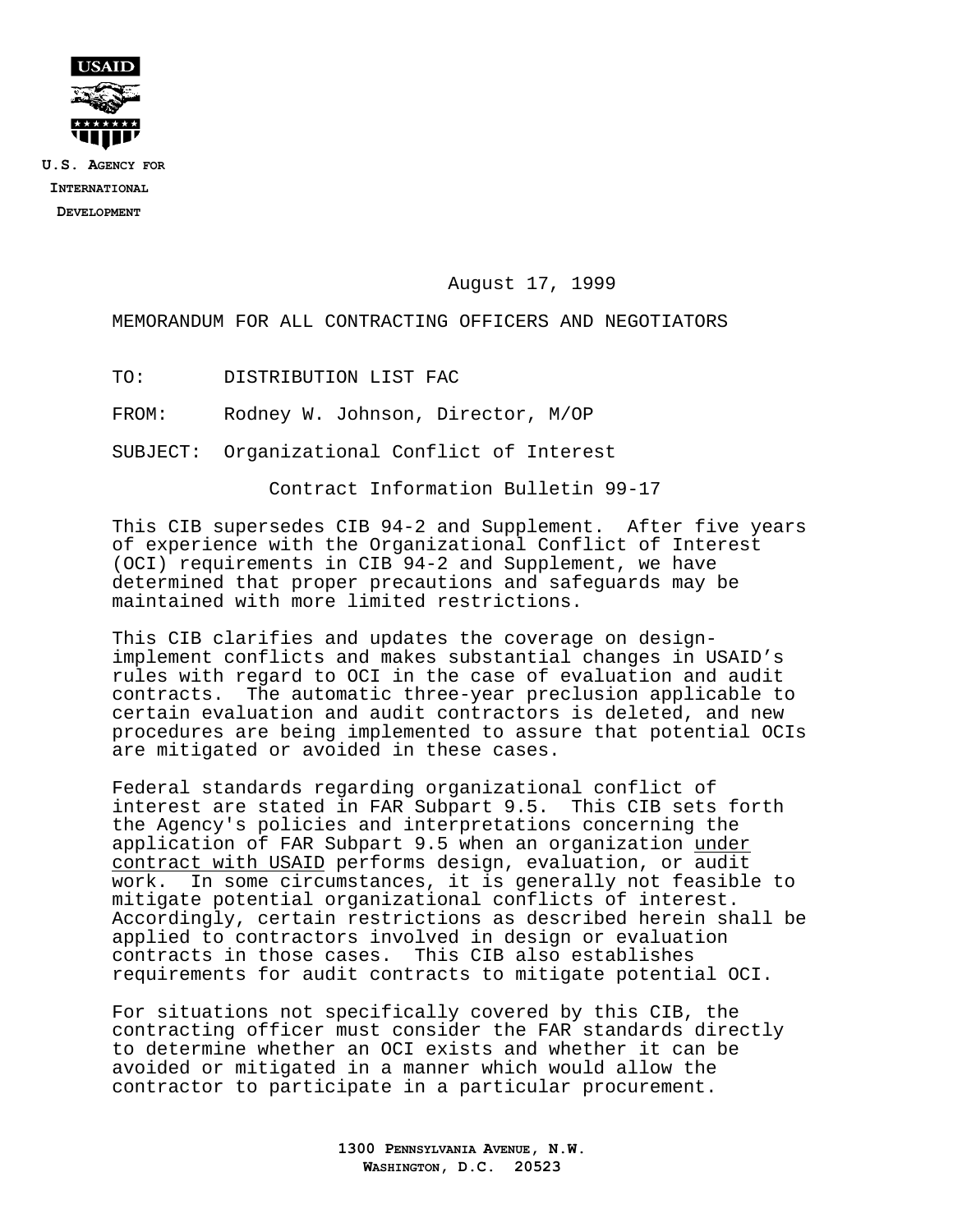The changes made by this CIB shall have no effect on existing contracts or task orders that contain preclusions.

This CIB covers the following scenarios in which there is high potential for OCI:

1. Where a firm that designs a USAID activity under contract with USAID wants to be eligible for the competition to implement the activity;

2. Where a firm that evaluates an activity or contractor under contract with USAID wants to provide services that are requested as a result of the evaluation; and

3. Where a firm that audits USAID contractors under contract with USAID seeks to do consulting work under contract with USAID (sometimes in competition with the firms audited).

USAID's policy with regard to each of these situations is discussed below.

#### I. DESIGN

It is USAID's policy to preclude a contractor from furnishing implementation services, as the prime or sub-contractor, when the contractor had a substantial role in the design of an activity under contract with USAID by providing USAID with "material leading directly, predictably and without delay" to a work statement for the implementation of the activity, subject to the exceptions discussed in this section on DESIGN. In light of substantial OCI risks of biased design and unfair competitive advantage, the preclusive policy is to be applied when a single prime contractor is responsible for the design of an activity, even if the design contract does not call for the contractor to prepare a work statement for the activity, so long as the design work contemplated reasonably appears to be for "material leading directly, predictably and without delay" to such a work statement.

While the FAR does not define the phrase "material leading directly, predictably and without delay," some examples may help clarify when OCI is likely to be a concern. In the case of very preliminary and general work prior to development of a specific design, it is not required that the design contractor be precluded from providing implementation services. For example, services related to SO/R4 development methodology would nearly always be too remote from design of a specific activity to cause OCI concerns. Also, a contract for assessment of the needs in a particular sector, would not trigger OCI concerns. However, developing a detailed proposed intervention to address a specific need would most likely be design work and could readily lead to conflicts of interest.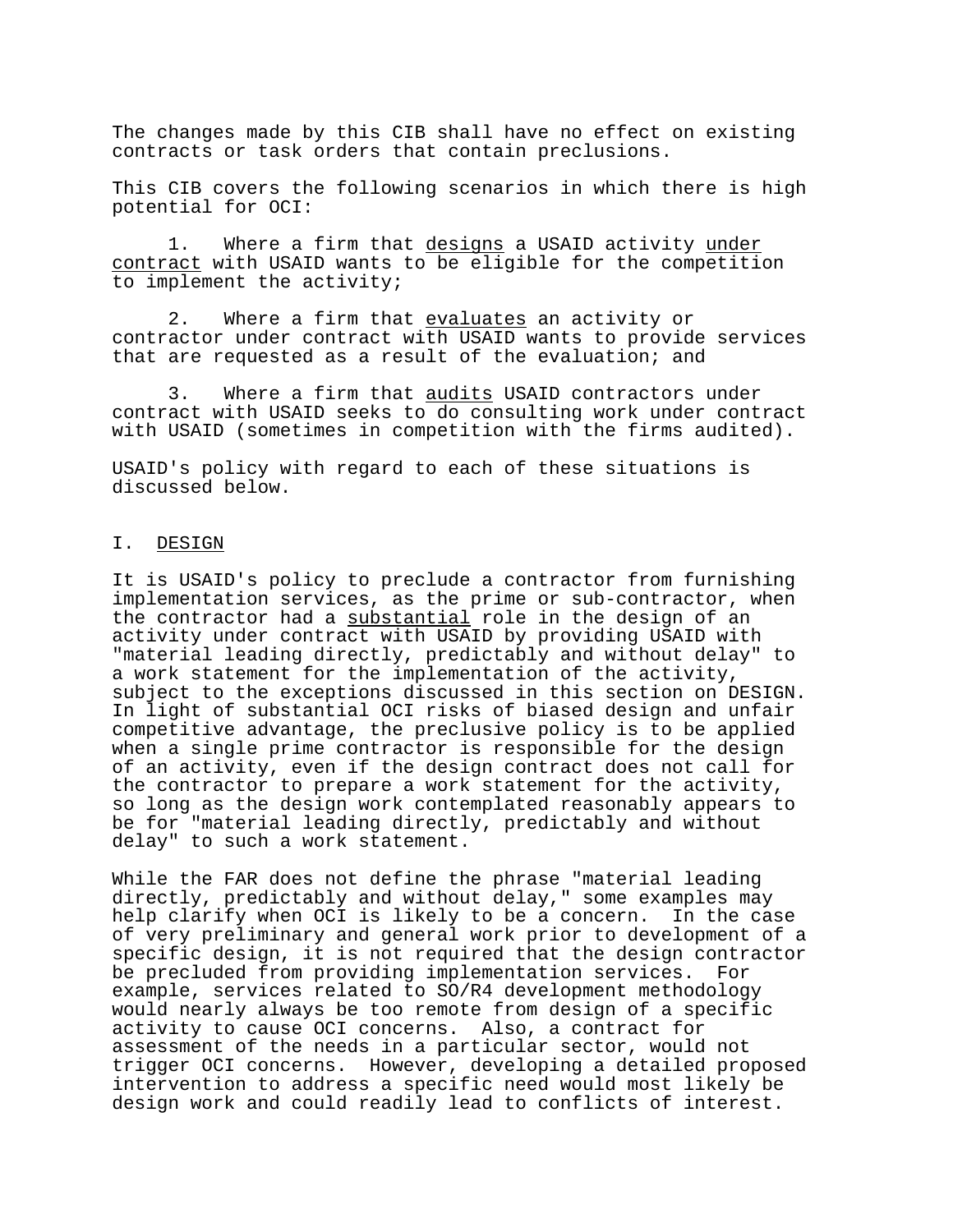Proposing a series of potential ideas that might be used to address a problem without developing in detail would not be considered design work.

The FAR provides an exception from the preclusion from providing implementation services when the contractor has participated in the both the development and the design work; however**,** USAID interprets this as applying to research and development type work which USAID is not likely to contract for. Therefore, participation in the development and design of an activity does not exempt a contractor from USAID's preclusive policy.

Prime contractors are held to the above standard for all work products produced by the prime itself or its subcontractors. Subcontractors whose actual level of involvement meets the above standard are precluded from implementation as well.

The preclusive policy does not apply when:

1. the design and implementation are competed and awarded together under the same contract;

2. a non-competitive award for implementation to the design contractor is justified and approved;

3. more than one prime contractor works on the design; or

4. the design is awarded under one IQC task order and the implementation is awarded as a separate task order under the same IQC or the same set of multiple award IQCs.

In the case of exception #4, although the preclusive policy does not automatically apply when implementation is to be through a task order, the Agency still has a responsibility to ensure that the design is unbiased and will best meet the Agency's requirements. The contracting officer may therefore apply the preclusive policy when the implementation task order is to be competed among multiple award contractors IF he or she concludes that the design work is likely to be biased in favor of the design contractor AND adequate steps to mitigate the design contractor's potential competitive advantage cannot be taken.

NOTE PERTAINING TO DESIGN AND IMPLEMENTATION TASK ORDERS: FAR 16.505(b)(2)(iii) provides an exception to the requirement to provide a fair opportunity to be considered for a task order if the order is a logical follow-on to an order already issued under the contract, provided that all awardees were given a fair opportunity to be considered for the original order. This exception may be appropriately applied to an implementation task order, provided that all awardees were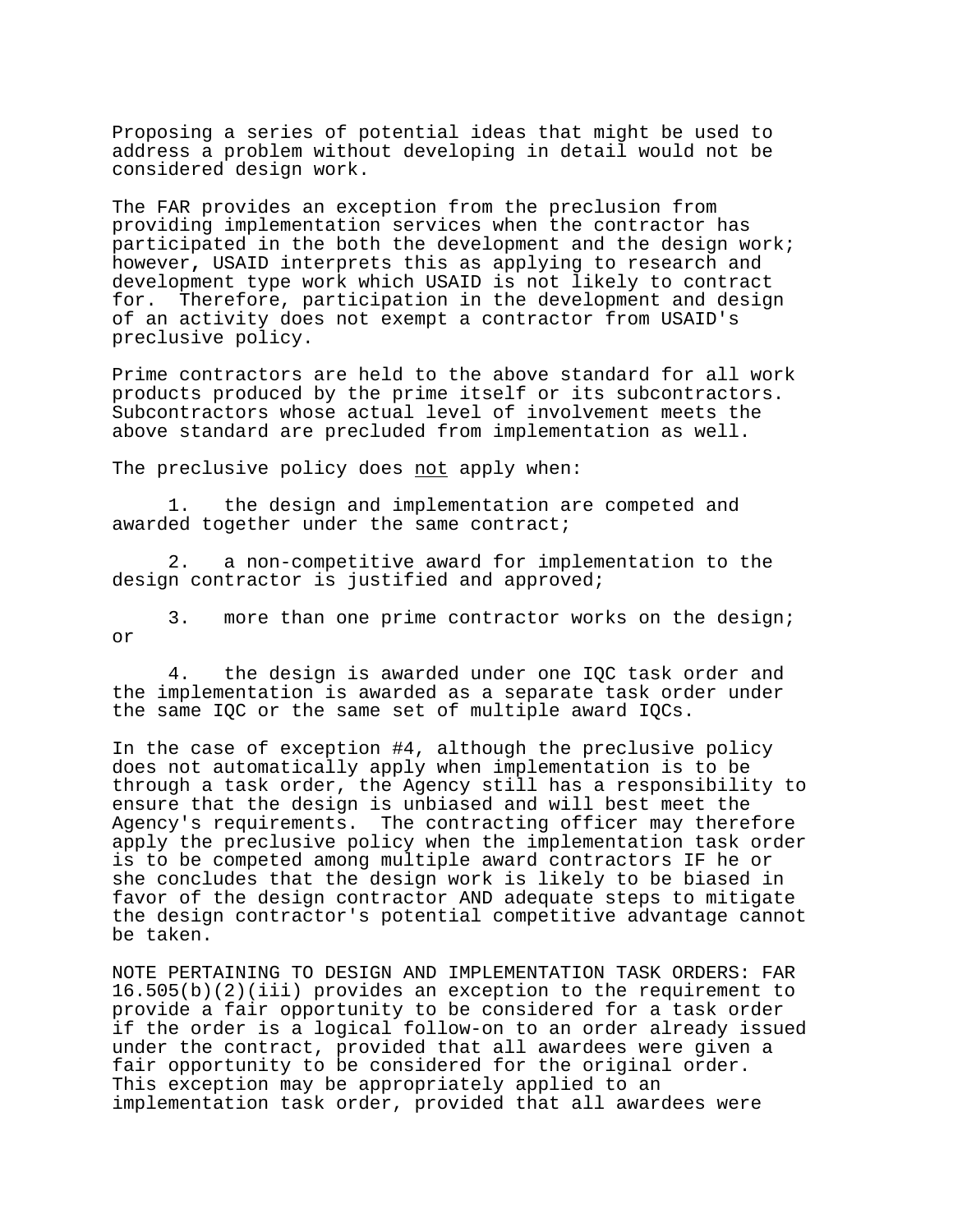advised during the course of the "fair opportunity" process for the design task order that this is the Agency's intent. Prior to awarding a task order for design work which is expected to result in a new task order for the implementation of that design, the CO must advise the awardees being considered what the Agency's intentions are regarding the implementation award and what steps are planned to avoid an appearance of an OCI.

Contracting officers shall insert the appropriate clause from Appendix 1 in the solicitation**,** contract, and task order for the design work to apprise the contractors of the above standard.

If the contracting officer believes that the "directly, predictably and without delay" standard is not met in a particular situation, he or she may determine not to apply this preclusion without a waiver.

If a contracting officer finds that it is in the best interest of USAID to allow the design contractor to furnish implementation services when the contractor would otherwise be precluded, a waiver must be authorized by the head of the contracting activity in accordance with FAR 9.503 before award is made. The waiver must indicate consultation with the Agency Competition Advocate (M/OP, Deputy Director for Policy, Evaluation, Support and Transportation/Commodities).

Even when USAID's preclusive policy on design and implementation does not apply, Contracting Officers still must determine whether there are Organizational Conflicts of Interest under FAR subpart 9.5 in a particular case, and if so, how they can be mitigated or avoided, or whether the organization must be precluded from working on the implementation contract even if they would not be precluded under the conditions of this CIB.

#### II. EVALUATION

Some OCI concerns are raised when a contractor evaluates an activity or program. Principal OCI concerns are that the evaluation contractor might give biased, unfavorable reviews of competitors, or on the other hand might give an overly favorable review to curry favor with USAID for additional work. In addition, the evaluation contractor may glean competitively useful information from other implementing organizations in the course of its evaluations.

The following steps are required in such cases in order to mitigate and avoid OCI. First, USAID must be able to provide adequate technical review of the evaluation report. Second,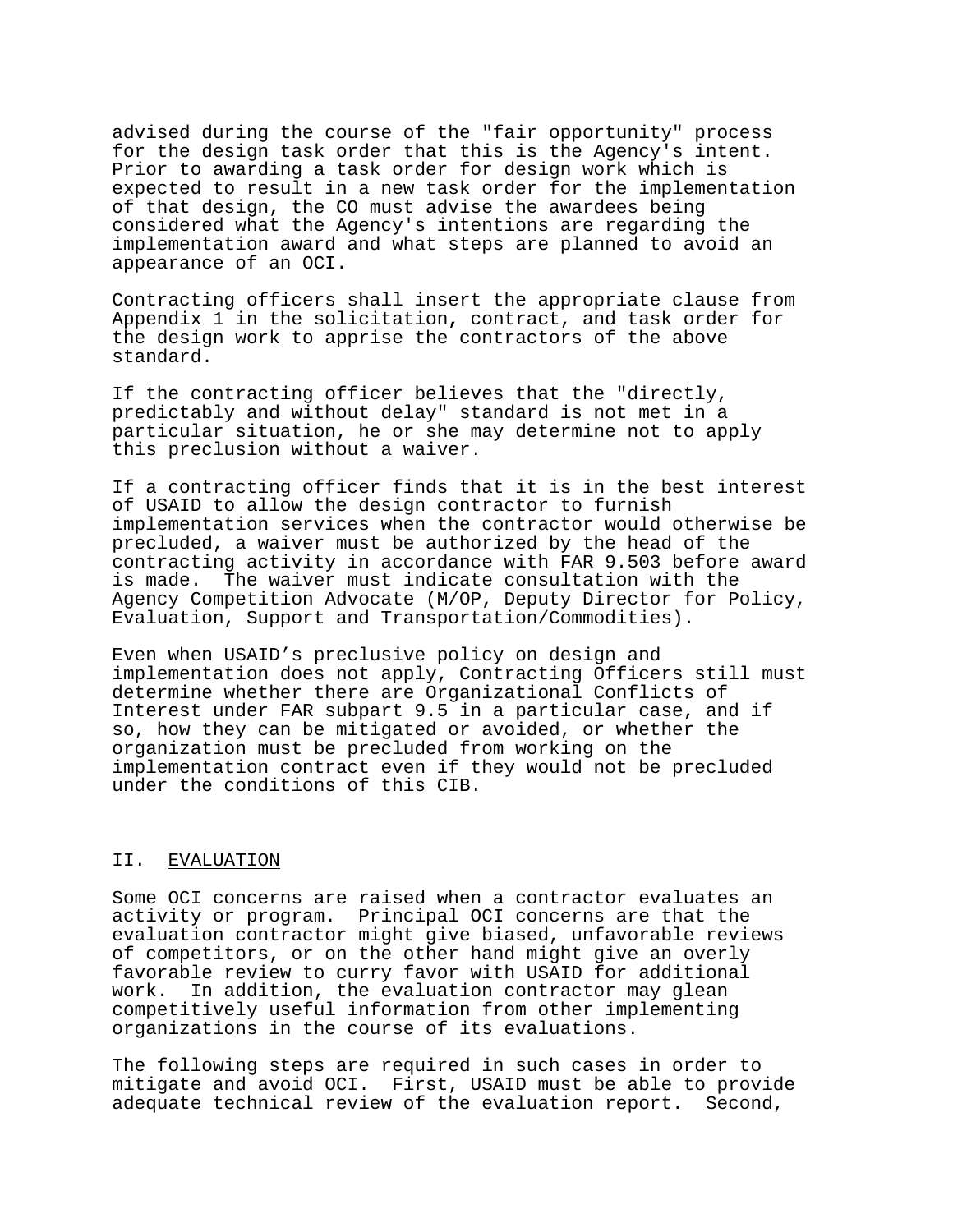the evaluation contractor shall be precluded from furnishing implementation services**,** as a prime or sub contractor**,** that are required as a result of any findings, proposals, or recommendations in the evaluation report within eighteen months of USAID's acceptance of the evaluation report.

In addition, there are restrictions on the use of information obtained as a result of an evaluation. The contractor must agree that it will not use any such information obtained about another organization in the preparation of a proposal in response to any solicitation for a contract or task order. If the contractor obtains proprietary information from another organization in its performance of a contract, FAR 9.505-4 requires an agreement between the organizations restricting disclosure and use of the information for any purpose other than that for which it was furnished. The contracting officer must obtain copies of these agreements and ensure that they are properly executed.

If a subcontractor performs substantive evaluation work, the subcontractor shall be subject to the same restrictions as the prime contractor.

These policies shall be carried out by including the appropriate provision set forth in Appendix 2 in solicitations, contracts and task orders for evaluation services covered by this policy.

If a contracting officer determines that additional safeguards are necessary in a particular instance, they may amend the clauses in Appendix 2 as necessary to include the additional requirements without a deviation.

The restrictions on use of information obtained as a result of an evaluation may not be waived. Any waiver of the preclusive provision of this policy, whether based on responses provided by a contractor in accordance with FAR 9.504(e) or other circumstances, must be authorized by the head of the contracting activity in accordance with FAR 9.503 and AIDAR 709.503, and in consultation with the Agency Competition Advocate. When requesting a waiver, the Contracting Officer shall specify the steps that will be taken to minimize OCI.

#### III. AUDIT

Contracts calling for the audit of other USAID contractors also raise OCI concerns. The prime OCI concern is that the auditing firm could obtain competitively useful information, including sensitive cost data, regarding its competitors.

To mitigate concerns about the possibility that information obtained from audits may be used in future competitions,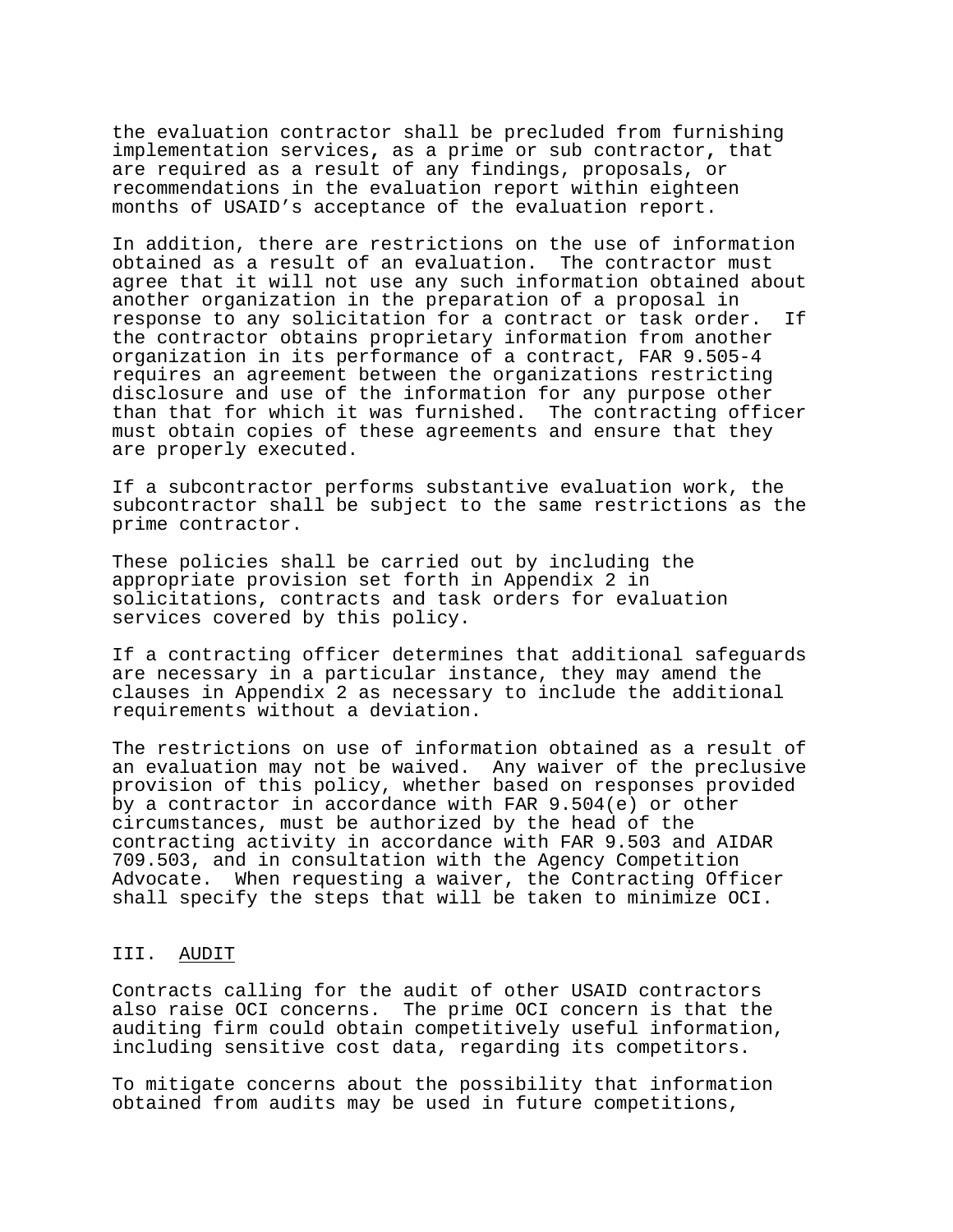contractors must agree that any information obtained about an organization as a result of an audit, shall not be made available or used in any way to help the contractor prepare a proposal in response to a solicitation for a contract or task order. In addition, if the contractor obtains proprietary information from another organization in its performance of a contract, FAR 9.505-4 requires an agreement between the organizations restricting disclosure and use of the information for any purpose other than that for which it was furnished. The contracting officer must obtain copies of these agreements and ensure that they are properly executed.

If a subcontractor performs substantive audit work, the subcontractor shall be subject to the same requirements as the prime contractor.

This policy shall be carried out by including the provision set forth in Appendix 3 in solicitations and contracts for audit services.

These requirements are the minimal safeguards mandated by the FAR and cannot be waived. If a contracting officer determines additional safeguards are necessary in a particular instance, they may amend the clauses in Appendix 3 as necessary without a deviation. The provisions of FAR 9.504(e) apply with regard to the contractor's response concerning any additional safeguards.

#### IV. APPLICATION OF POLICIES

All affiliates, divisions and sub-organizations of the design, evaluation or audit contractor that are not separate legal entities are subject to the provisions implemented in accordance with this CIB. Unless there is convincing evidence to the contrary (e.g., a statement from the consortium that only certain members participated), it is presumed that each member of a consortium has full access to the work product of the consortium, and thus this policy applies to all members of consortia as well.

The policies in this CIB do not apply to:

- 1. individual employees of contractors;
- 2. Personal Service Contractors ("PSCs"); or

3. organizations that are affiliated with the precluded contractor in name only, or that have a separate legal identity. In situations where the relationship is not clear, the contracting officer is advised to obtain guidance from the Agency Competition Advocate.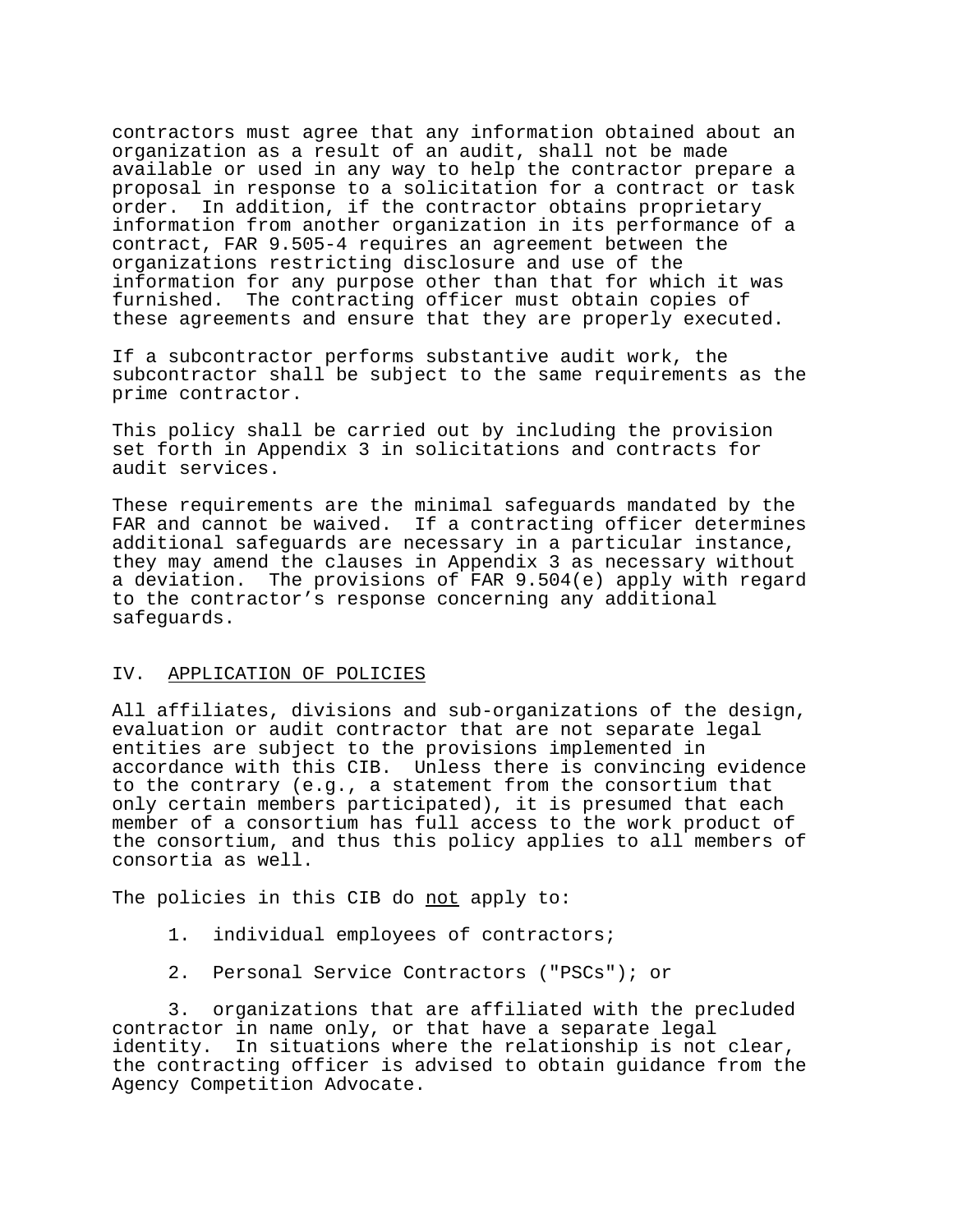While the policies apply to individuals under non-personal services contracts, any preclusions applicable to the individual shall not be attributed to any institutional contractor the individual might go to work for later. The contracting officer shall address any potential OCI resulting from such a situation in accordance with FAR Subpart 9.5.

This CIB addresses OCI at the design, evaluation and audit stages of the procurement process. If, at the implementation stage of the process, a contractor raises OCI issues relating to participating in a contract that they have been precluded from, the contracting officer shall follow FAR 9.405(e) and the applicable coverage in this CIB.

Any questions concerning this policy on OCI should be addressed to Kathleen O'Hara, M/OP/P.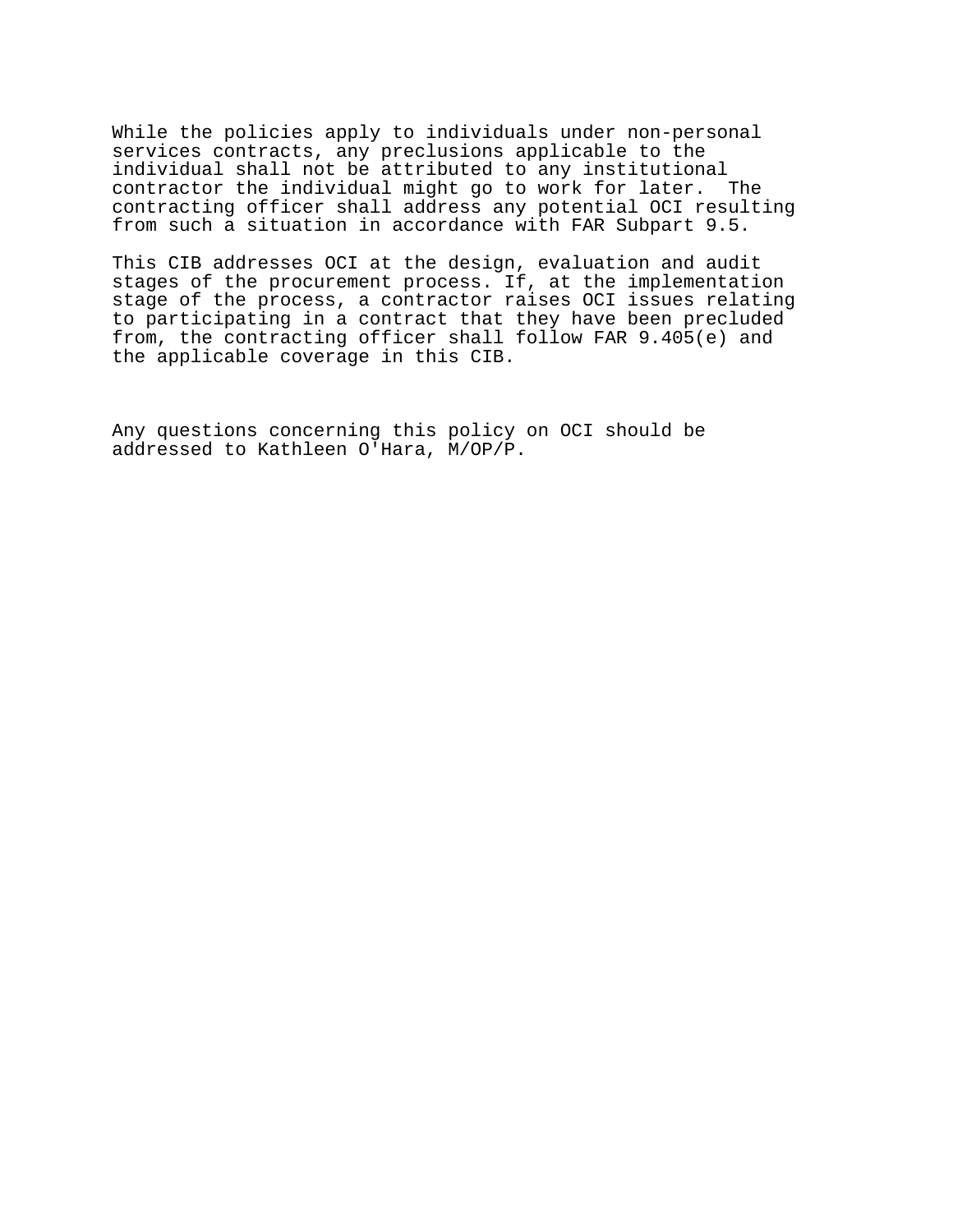## **DESIGN/IMPLEMENT**

## **I. Clause for solicitations and contracts covering a definite quantity:**

Organizational Conflicts of Interest: PRECLUSION FROM IMPLEMENTATION CONTRACT.

This contract calls for the Contractor to furnish important services in support of the design of \_\_\_\_\_\_\_\_\_\_\_ [specify activity] (the "Activity"). In accordance with the principles of FAR Subpart 9.5 and USAID policy, THE CONTRACTOR SHALL BE INELIGIBLE TO FURNISH, AS A PRIME OR SUBCONTRACTOR OR OTHERWISE, THE IMPLEMENTATION SERVICES FOR THE ACTIVITY, unless the Head of the Contracting Activity, in consultation with USAID's Competition Advocate, authorizes a waiver (in accordance FAR 9.503 and AIDAR 709.503) determining that preclusion of the Contractor from the implementation contract would not be in the Government's interest.

# **II. Clause for solicitations and contracts for indefinite quantity contracts.**

## Organizational Conflicts of Interest: PRECLUSION FROM IMPLEMENTATION CONTRACT.

Task orders under this contract may call for the Contractor to furnish important services in support of the design of specific activities. In accordance with the principles of FAR Subpart 9.5 and USAID policy, THE CONTRACTOR SHALL BE INELIGIBLE TO FURNISH, AS A PRIME OR SUBCONTRACTOR OR OTHERWISE, THE IMPLEMENTATION SERVICES FOR ANY ACTIVITIES FOR WHICH IT PROVIDES SUBSTANTIAL DESIGN SERVICES EXCEPT FOR SUCH SERVICES THAT MAY BE FURNISHED UNDER THIS CONTRACT, unless the Head of the Contracting Activity, in consultation with USAID's Competition Advocate, authorizes a waiver (in accordance FAR 9.503) determining that preclusion of the Contractor from the implementation contract would not be in the Government's interest. When a task order includes a work requirement that will preclude the contractor from furnishing implementation services, a clause stating the preclusion will be included in the task order.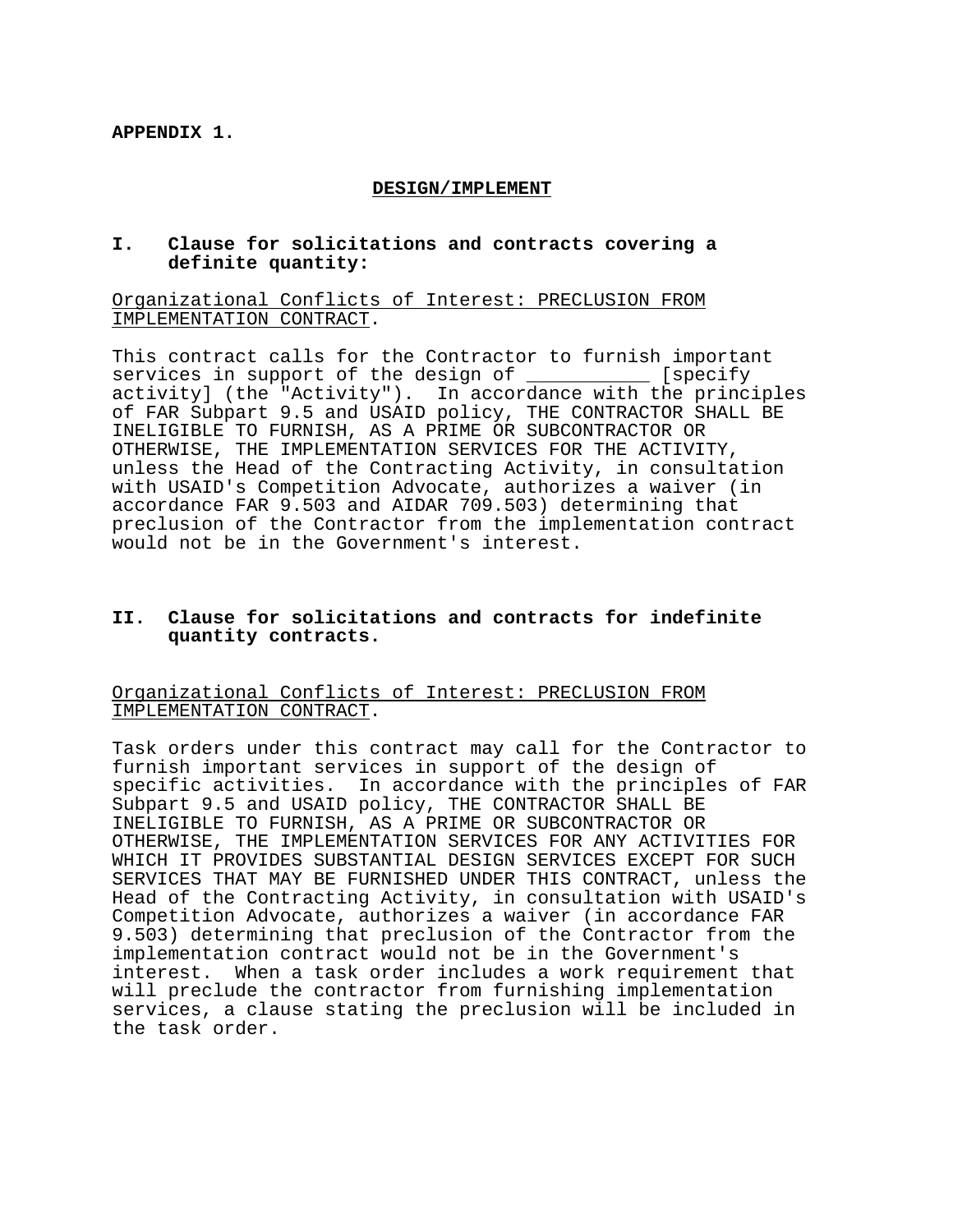## **III. Clause for task orders:**

## Organizational Conflicts of Interest: PRECLUSION FROM IMPLEMENTATION CONTRACT.

This task order calls for the Contractor to furnish important services in support of the design of \_\_\_\_\_\_\_\_\_\_\_ [specify activity] (the "Activity"). In accordance with the principles of FAR Subpart 9.5 and USAID policy, THE CONTRACTOR SHALL BE INELIGIBLE TO FURNISH, AS A PRIME OR SUBCONTRACTOR OR OTHERWISE, THE IMPLEMENTATION SERVICES FOR THE ACTIVITY, EXCEPT FOR SUCH SERVICES THAT MAY BE FURNISHED UNDER A SEPARATE TASK ORDER ISSUED UNDER THIS CONTRACT, unless the Head of the Contracting Activity, in consultation with USAID's Competition Advocate, authorizes a waiver (in accordance FAR 9.503 and AIDAR 709.503) determining that preclusion of the Contractor from the implementation contract would not be in the Government's interest.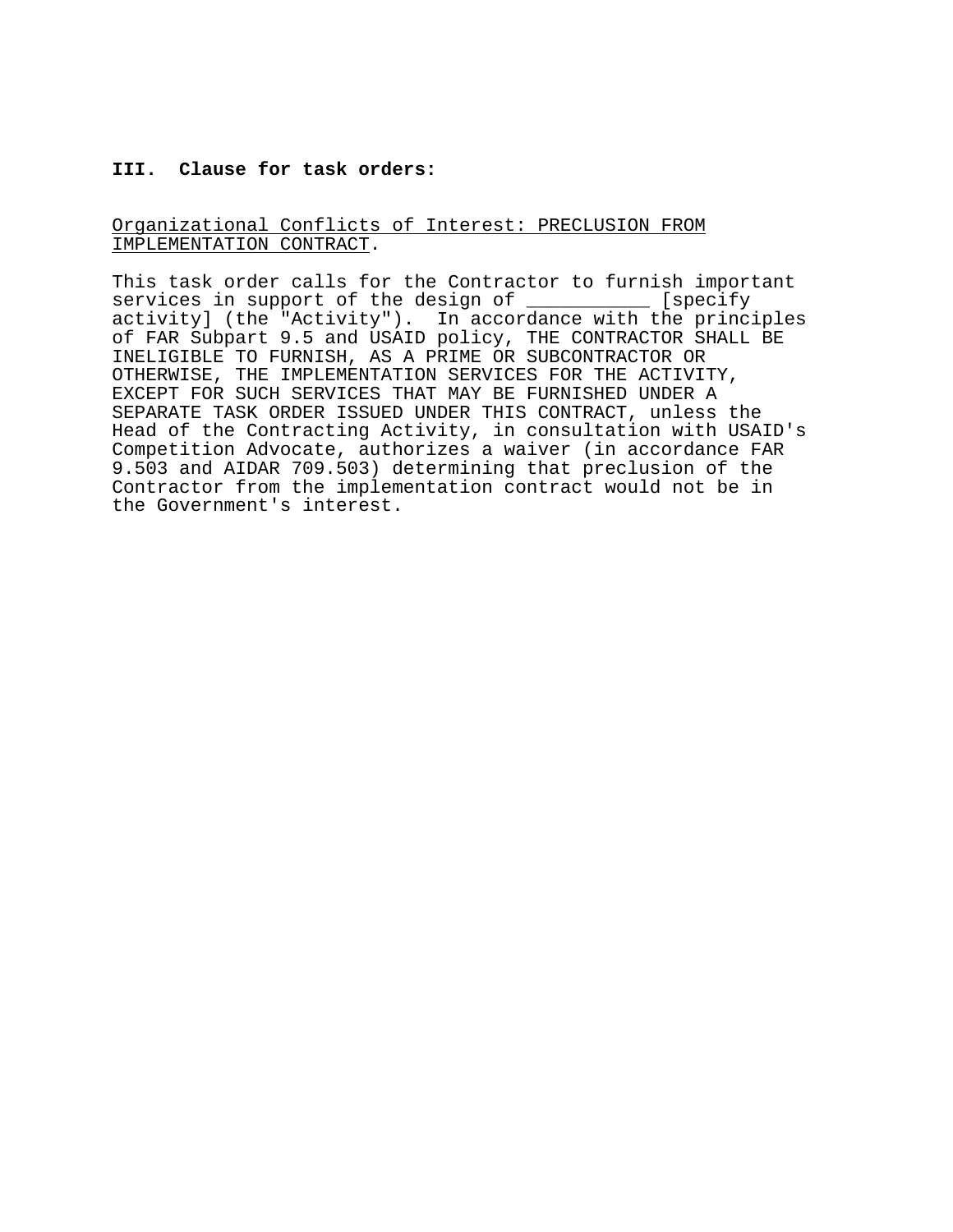## **EVALUATION**

#### $\overline{\tau}$ . **I. Clause for solicitations and contracts covering a definite quantity:**

Organizational Conflicts of Interest: PRECLUSION FROM FURNISHING CERTAIN SERVICES AND RESTRICTION ON USE OF INFORMATION.

(a) This contract calls for the Contractor to furnish important services in support of the evaluation of [specify activity or contractor]. In accordance with the principles of FAR Subpart 9.5 and USAID policy, THE CONTRACTOR SHALL BE INELIGIBLE TO FURNISH, AS A PRIME OR SUBCONTRACTOR OR OTHERWISE, IMPLEMENTATION SERVICES UNDER ANY CONTRACT OR TASK ORDER THAT RESULTS IN RESPONSE TO FINDINGS, PROPOSALS, OR RECOMMENDATIONS IN THE EVALUATION REPORT WITHIN 18 MONTHS OF USAID ACCEPTING THE REPORT, unless the Head of the Contracting Activity, in consultation with USAID's Competition Advocate, authorizes a waiver (in accordance FAR 9.503) determining that preclusion of the Contractor from the implementation work would not be in the Government's interest.

(b) In addition, BY ACCEPTING THIS CONTRACT, THE CONTRACTOR AGREES THAT IT WILL NOT USE OR MAKE AVAILABLE ANY INFORMATION OBTAINED ABOUT ANOTHER ORGANIZATION UNDER THE CONTRACT IN THE PREPARATION OF PROPOSALS OR OTHER DOCUMENTS IN RESPONSE TO ANY SOLICITATION FOR A CONTRACT OR TASK ORDER.

(c) If the contractor gains access to proprietary information of other company (ies) in performing this evaluation, the contractor must agree with the other company (ies) to protect their information from unauthorized use or disclosure for as long as it remains proprietary, and must refrain from using the information for any purpose other than that for which it was furnished. THE CONTRACTOR MUST PROVIDE A PROPERLY EXECUTED COPY OF ALL SUCH AGREEMENTS TO THE CONTRACTING OFFICER.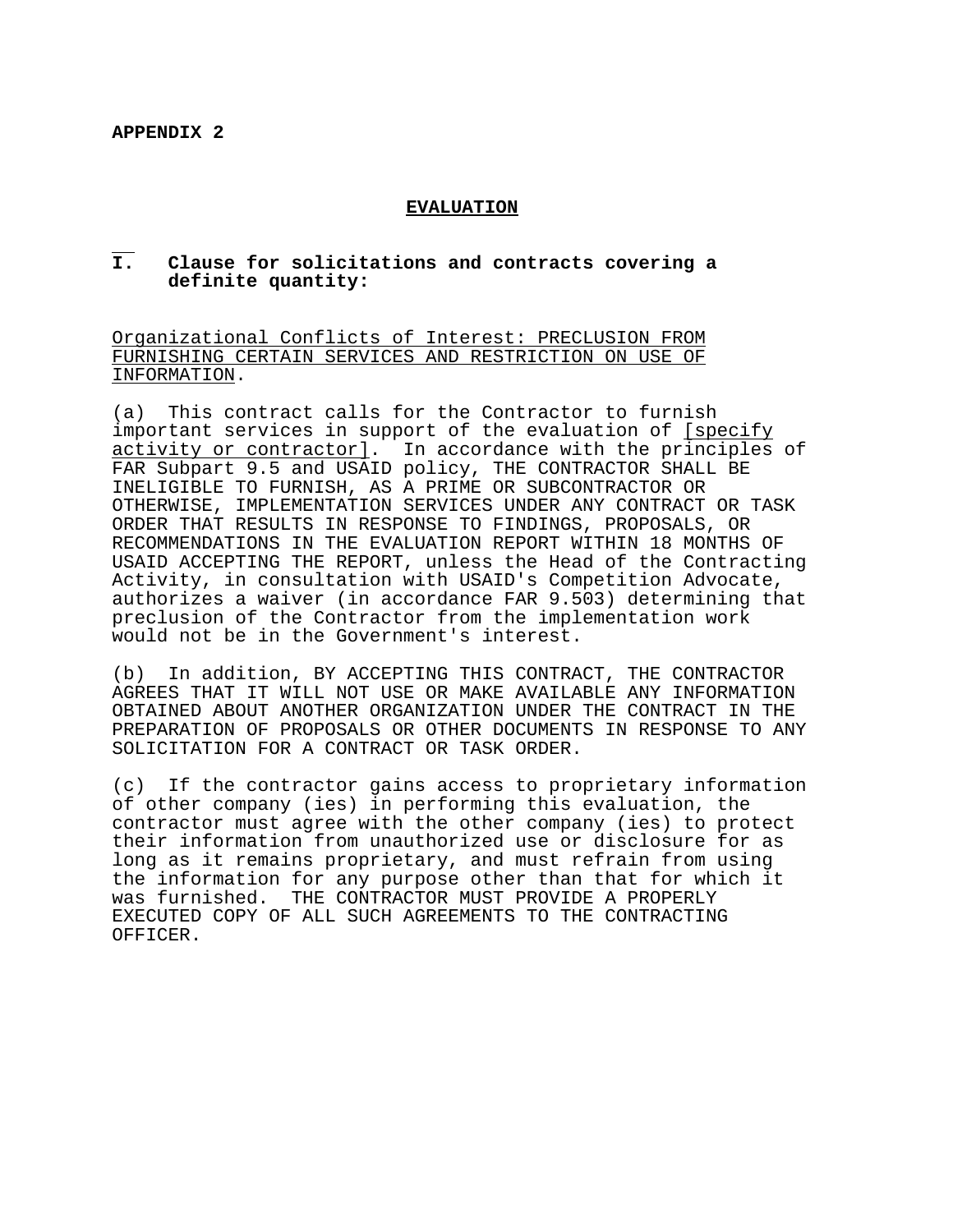## **II. Clause for Solicitations and contracts for indefinite quantity contracts.**

In the case of a solicitation for an indefinite quantity contract, paragraph (a) of the clause shall be replaced with Alternate I. Paragraphs (b) and (c) remain the same.

## Alternate I

(a) Task orders under this contract may call for the Contractor to furnish important services in support of evaluation of contractors or of specific activities. In accordance with the principles of FAR Subpart 9.5 and USAID policy, THE CONTRACTOR SHALL BE INELIGIBLE TO FURNISH, AS A PRIME OR SUBCONTRACTOR OR OTHERWISE, IMPLEMENTATION SERVICES UNDER ANY CONTRACT OR TASK ORDER THAT RESULTS IN RESPONSE TO FINDINGS, PROPOSALS, OR RECOMMENDATIONS IN AN EVALUATION REPORT WRITTEN BY THE CONTRACTOR. THIS PRECLUSION WILL APPLY TO ANY SUCH AWARDS MADE WITHIN 18 MONTHS OF USAID ACCEPTING THE REPORT, unless the Head of the Contracting Activity, in consultation with USAID's Competition Advocate, authorizes a waiver (in accordance FAR 9.503) determining that preclusion of the Contractor from the implementation work would not be in the Government's interest.

# **III. Clause for task orders:**

This task order calls for the Contractor to furnish important services in support of evaluation of [specify contractor or activity]. In accordance with the principles of FAR Subpart 9.5 and USAID policy, THE CONTRACTOR SHALL BE INELIGIBLE TO FURNISH, AS A PRIME OR SUBCONTRACTOR OR OTHERWISE, IMPLEMENTATION SERVICES UNDER ANY CONTRACT OR TASK ORDER THAT RESULTS IN RESPONSE TO FINDINGS, PROPOSALS, OR RECOMMENDATIONS IN AN EVALUATION REPORT WRITTEN BY THE CONTRACTOR. THIS PRECLUSION WILL APPLY TO ANY SUCH AWARDS MADE WITHIN 18 MONTHS OF USAID ACCEPTING THE REPORT, unless the Head of the Contracting Activity, in consultation with USAID's Competition Advocate, authorizes a waiver (in accordance FAR 9.503) determining that preclusion of the Contractor from the implementation work would not be in the Government's interest.